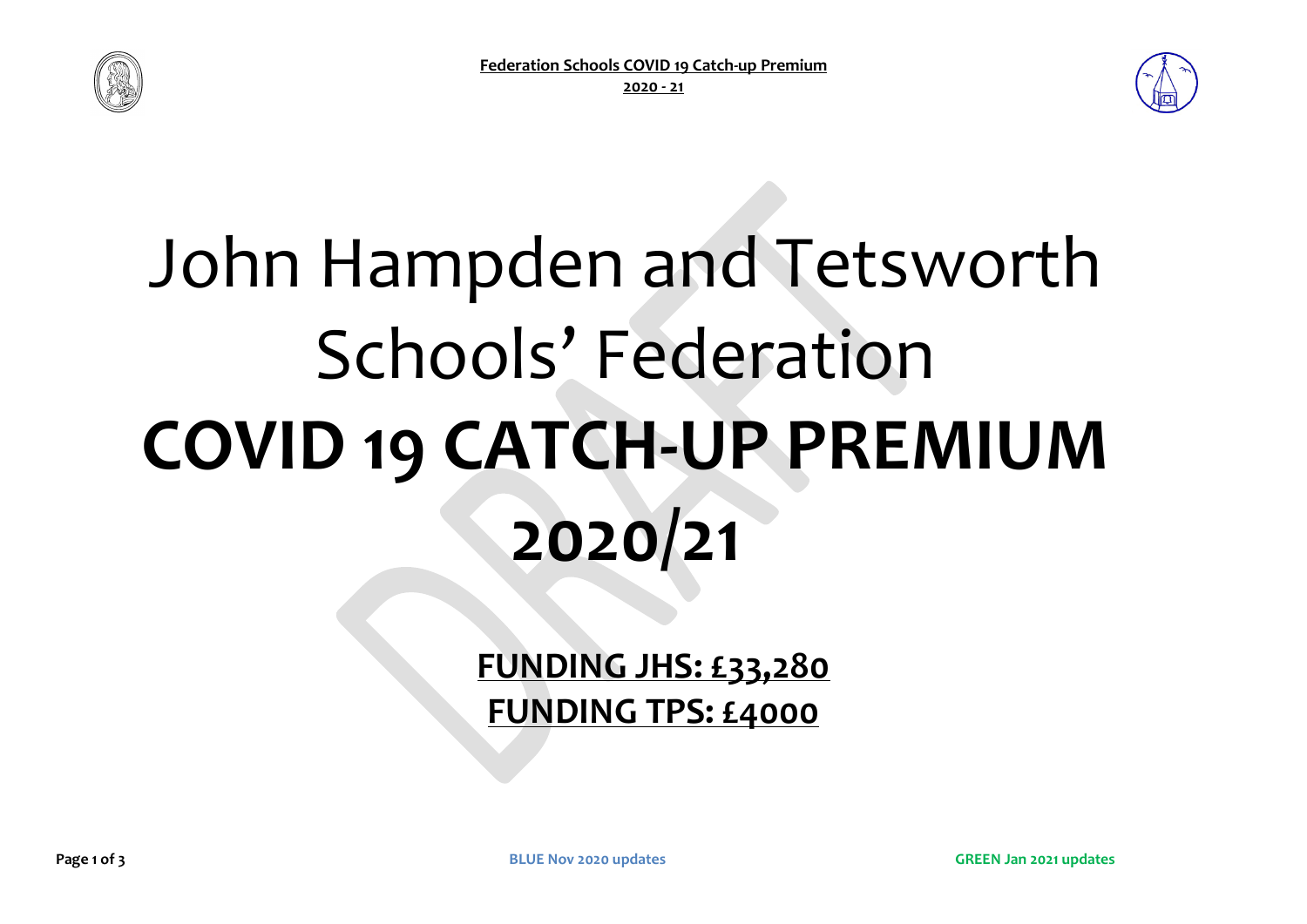

## **Federation Schools COVID 19 Catch-up Premium**

## **2020 - 21**



| <b>Performance Focus</b><br>Objective                                                                                                              | <b>Evidence and context</b>                                                                                                  | <b>Action Plan</b><br>(Strategy including timescales and<br>milestones)                                                                                                                                                                                                           | <b>Resources</b><br>(People,<br>Assets, Money)               | <b>Expected Impact</b>                                                                                                                | <b>Review Dates</b>                                | Updates/Evaluation<br>(Has it been achieved, what progress)                                                                                                                                                                |
|----------------------------------------------------------------------------------------------------------------------------------------------------|------------------------------------------------------------------------------------------------------------------------------|-----------------------------------------------------------------------------------------------------------------------------------------------------------------------------------------------------------------------------------------------------------------------------------|--------------------------------------------------------------|---------------------------------------------------------------------------------------------------------------------------------------|----------------------------------------------------|----------------------------------------------------------------------------------------------------------------------------------------------------------------------------------------------------------------------------|
| Training for teachers<br>and TAs on the use of Foundation (EEF)<br>quality feedback to<br>accelerate attainment the most impactful<br>and progress | research suggests that and TAs<br>teaching strategy is<br>the use of effective<br>feedback                                   | Education Endowment Susie Spolander (English consultant) to $\pm$ 2135<br>deliver 3 phase training for teachers<br>Whole staff introductory<br>1)<br>session<br>Follow-up planning<br>2)<br>workshops with each year<br>group<br>Feedback and review whole<br>3)<br>staff session | £1200 supply<br>cost to cover<br>staff to attend<br>training | Gap between 2020/21<br>consultancy fee and 2018/19 pupil<br>attainment narrows;<br>measured via termly<br>lassessments                | Pupil progress<br>reviews:<br>Dec<br>April<br>July | Phases 1 nad 2 complete<br>Phase 3 postponed until after<br>lockdown<br>Signed-up to NELI - training<br>programme funded<br>Training being offered to existing<br>teacher and TA team in Feb. Have not                     |
| Nuffield Early<br>Language<br>Intervention (NELI)                                                                                                  | Catch-up speech and<br>language intervention<br>targeting lowest 20%<br>readers                                              | Employ 2 staff to specifically be trained £7200<br>in and lead this invention in EYFS 5<br>afternoons per week                                                                                                                                                                    |                                                              | 2019 GLD outcomes<br>maintained/exceeded                                                                                              |                                                    | employed new staff due to lockdown<br>(cancelled interviews Jan 7th)<br>Nov reading assessments completed<br>to inform pupil selection                                                                                     |
| Daily reading for<br>lowest 20% of readers<br>KS1 and KS2                                                                                          |                                                                                                                              | Employ 2 staff to specifically be trained $\pm$ 10800<br>in and lead daily reading programmes<br>across KS1 and KS2 5 mornings per<br>week                                                                                                                                        |                                                              | Gap between 2020/21<br>and 2018/19 pupil<br>attainment (lowest 20%<br>readers) narrows;<br>measured via termly<br>reading assessments |                                                    | Most vulnerable children attending<br>school some of whom are lowest 20%<br>of readers<br>W/B 8 <sup>th</sup> Feb JHS extending Bug Club<br>subscription to include full access to<br>banded reading scheme for all pupils |
| Additional pupil well-<br>being support<br><b>sessions</b>                                                                                         | Some evidence of<br>heightened pupil and<br>parent sensitivities to<br>teaching and learning<br>pressures at both<br>schools | Employ Sarah Weston (Pupil Well-<br>Being Practitioner) an additional day<br>per week to support children, staff and<br>families at both schools                                                                                                                                  | £4000                                                        | More capacity within<br>the schools' inclusion<br>teams to address issues                                                             |                                                    | Weekly well-being themed assemblies<br>led by Sarah Weston, Paddy Harris,<br>Paul Hankey and other                                                                                                                         |